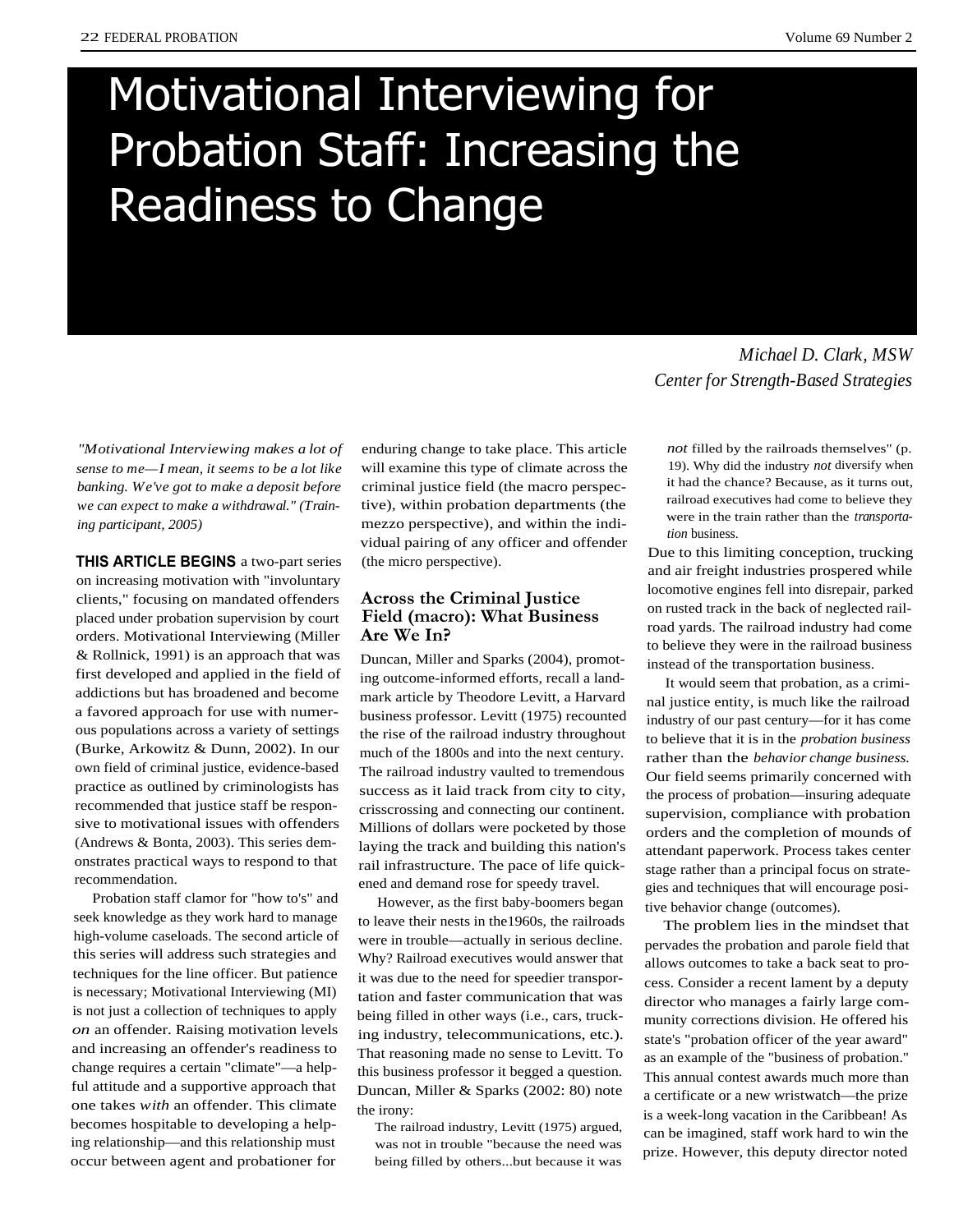that the field is so process-oriented that the agents who win this trip do so because of timely paperwork completion, more face-toface meetings than required, comprehensive report writing and punctual court appearances. Yet if *outcomes* were considered, this same officer, enjoying the sun and waves from a relaxing beach-side cabana, might be embarrassed to know that his or her caseload detailed a 30 percent absconding rate or a 60 percent recidivism rate. Sadly, this situation is not one-of-a-kind. Another state's "officer of the year" award is even easier to determine: it is awarded to the staff member who has the highest rate of collection of *court fees.* Process is king. The business of probation occupies the limelight.

For those who might bristle at this implication, a quick inventory is telling: If your department requires new-agent training, how much of this orientation curriculum involves motivational enhancement training or strategies/techniques to encourage positive behavior change? Consider any continuing education training recently conducted by your department. More often than not, training titles would have included phrases such as, "Managing the...," "Supervising the...," "Officer Safety," "Computer Training," "Risk Assessment" or the ubiquitous phrase, "How To Deal With the...(sex offender, duallydiagnosed, hostile client, etc.)" This is not to imply that these training topics are unimportant, but rather to point out the sheer absence of any tactical curiosity regarding positive behavior change. The business of probation proliferates. Managing trumps motivating. Supervision obscures relationships. Intimidation overshadows encouragement. Compliance remains in ascendancy.

Looking to our past may help us to understand the present. The correctional world we operate in has always known tension between the ideals of punishment and treatment. Our field seems unable to extricate itself from a seemingly hypnotic hold of a "tough-asnails" approach. To try and understand how the probation field became mesmerized is to appreciate two swings of the crime-control pendulum that have occurred over the last 50 years. Psychological and sociological theories of criminal behavior gained prominence in the 1940s and helped the principle of rehabilitation of offenders (offender treatment) to flourish throughout the 1950s and 1960s. (Gendreau & Ross, 1987) However, evidence to support the treatment paradigm did not keep pace by tracking outcomes and

building supportive evidence, so the pendulum swing of correctional policy started to move back to the punishment and "just desserts" approach. Rehabilitation lost favor by the late 1970s and began to recede during the 1980s.

One swing followed another as the ideal of punishment lost ground. Clive Hollin (2000) notes, "If the 1980s saw the fall of the rehabilitation ideal, then the early 1990s witnessed a spectacular resurrection... (this) resurrection of treatment can be directly traced to the impact of a string of meta-analytic studies of the effects of offender treatment published towards the end of the 1980s and into the 1990s." The predominance of punishment had not demonstrated effectiveness, and in many instances, was shown to increase recidivism. With the advent of the 1990s, supervision and treatment has enjoyed more certainty of success (Andrew & Bonta, 2003; Bernfield et al., 2001).

With the current pendulum swing back to treatment comes a call for motivational enhancement of offenders. With the rise of evidence-based practice, Andrews, et al. (1990) details "three principles of effective intervention": 1) risk assessment, 2) targeting criminogenic needs, and 3) responsivity. The rubric of "responsivity" is defined as an effort that will "Insure that individuals are suited to the treatment intervention. Be responsive to temperament, learning style, motivation, culture and gender of offenders undergoing treatment when assigning and delivering programs" (emphasis added - pps. 374-375).

How then, can probation staff respond to motivational issues and work to enhance offender readiness to change, when a good portion of our criminal justice culture (macro) remains stuck in an adversarial "get-tough" atmosphere? Anthropology may offer an explanation. Steven Pinker, in his 1997 landmark book, *How the Mind Works,* notes there are parts of the human brain and body that once served a survival purpose in our primordial cave-dwelling past—yet today these same body parts no longer serve any real function. These anthropological remnants become an appropriate analogy for the "tough-as-nails" stance that many embrace within our probation field. What "worked" for the sole emphasis on punishment and penalty (stopping negative behavior), endures only as an obstacle for increasing motivation and assisting change (starting positive behavior).

#### *A Second Pendulum Swing?*

We've witnessed the pendulum swing between the punishment and treatment camps in our field, yet could there actually be *two* pendulums? I propose that there is one research-based pendulum and another practice-based pendulum. The research pendulum swings in the foreground, set in motion by criminologists who suggest what course-of-action will reduce crime. However, I believe there is a second pendulum, moving in the background, much more slowly and shadowing the first. This pendulum swing involves the atmosphere and attitudes of those who work within the probation field. This article calls attention to this "practice pendulum" that is created by—but not always in sync with—the research pendulum. To understand this second pendulum is to understand that our field seems shackled by a lag-effect; out-of-date attitudes held by many in the field who seek not only compliance from offenders but dominance and primacy over them as well. This hold-over from the "just desserts"/punishment era remains alive, suppressing behavior change as it limits an offender's involvement to passive and submissive roles. The brain is dead, but the body continues.

An example of how shackled our field has become can be seen in a recent discussion I had with a training participant following a Motivational Interviewing session. The probation agent approached my podium at the conclusion of a session:

Agent: Interesting training session, but now you've got me thinking.

MC: What's on your mind?

Agent: Well, I'm thinking that I should probably shake hands with my probationers. MC: You don't?

Agent: No. I was hired out of the prison. There's a "no touch" policy inside facilities. We [staff] can't touch, they [inmates] can't touch. Nothing's allowed, not even hand-shaking.

MC: But... [pause] you're working probation now, you're not working in the prison any longer.

Agent: Yea. That's why this training's got me thinking. I mean, yesterday I was walking a new case to the lobby door and he stuck out his hand to shake with me. I got a little angry and said, "I don't shake hands! When you get dismissed, maybe then I'll shake your hand."

MC: Wow. Pretty hard to make the kinds of connections we've been talking about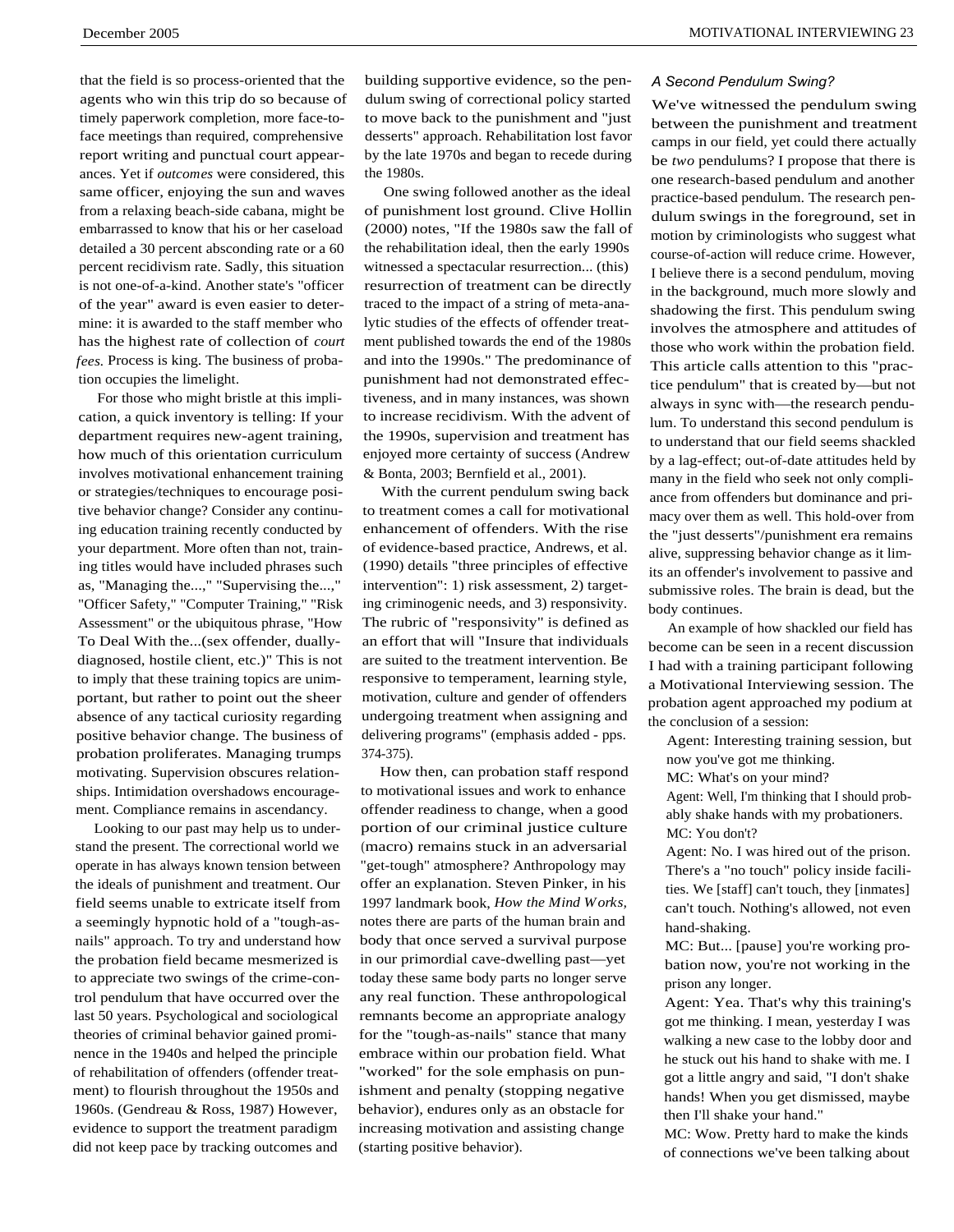in this training session if you won't even shake hands.

Agent: Yea. That's what's got me thinking. MC: Must be hard to make the transition over from prison. But, hey, don't be too hard on yourself. How long have you been in this job [community-based probation]?

Agent: Four years.

Four years! I was left speechless. I understood—at that moment—that I had been wrong to assume even the most basic conditions of a helping relationship might be in place across our field. Allow me to draw an analogy to this agent's response. This interchange could well be akin to hiking many miles into a barren desert only to cross paths with someone who was sweltering in a thick winter jacket. Incredulous, you might ask, why would one wear such bizarre attire in the blazing heat of the day? You would be shocked to hear the nonsensical answer, "Four years ago I use to hike in the cold northern latitudes!"

The Center for Strength-Based Strategies began an inquiry to assess other probation departments, only to find that this practice of refusing to shake an offered hand is not uncommon. A basic act of respect like returning an overture to shake hands can be denied. How has this "business of probation" become an enterprise so belligerent to behavior change? There are two facts about those we work with: 1) offenders are human, and 2) offenders have committed a crime. It is of grave concern that some officer attitudes and behaviors might seem contentious to the first of these two immutable facts.

# **Within Probation Departments ( mezzo): The Obstacle of the "Either/Or"**

Despite such obstacles, what about this recent pendulum swing that is refocusing our field toward treatment? How does this business of behavior change occur? And more important to our field, how can department policy and a probation officer's efforts increase an offender's readiness to change? These questions can guide our departments toward a fundamental alteration in both attitude and objectives.

Change often takes time. Though it can occur by sudden insight or dramatic shifts (i.e., epiphanies, "wake up calls"), the vast majority of changes take place slowly and incrementally. The Stages of Change theory (Prochaska & DiClemente, 1983) has even

mapped out these incremental steps, lending support to the idea that change is a "process" rather than a point-in-time event. When working with probationers new to our system (or those returning) who may pose harm to themselves or others, initial objectives must begin with offender stabilization. Those who are out-of-control must be brought into control; hence, compliance becomes an all-important first step in offender supervision. If we skipped that step, we would be neglecting our primary mission of social control at the community's peril.

It's time to expose a form of "either/or" conceptualization by probation staff as a stumbling block for improved outcomes. This block is analogous to brewing tea. To enjoy a cup of tea, we need not hot water alone or tea leaves alone, but rather hot water *and tea* leaves, the key combination that allows the brew to be served. However, some would strip this sensibility from our own field of probation. They would have us believe that we *either* secure compliance *or* increase the readiness to change; *either* impose sanctions or establish a helping relationship. This contrast is so pervasive that it is seldom noticed or examined. Motivational Interviewing contends that objectives of control and motivation can exist side-byside. This "both/and" inclusiveness will be sketched-out later in this article.

Those who show little respect to offenders and adopt an adversarial style only succeed in imposing (once again) another type of unproductive either/or contrast: Either one is tough or soft. A tough, unyielding approach could be characterized as "holding the line." Those who take it justify their harsh attitudes and abrasive conduct towards offenders as a necessity for control. To do otherwise would constitute a soft approach that is merely "wanting to be liked" or "trying to be friends." While heavy-handed advocates may not achieve acceptable levels of success, they feel relief that (at least) they will never be accused of acting indulgently or pandering to the offender. It has long been a reaction in our field to merely blame the offender when change does not occur (Clark, 1995). Rather than examine our own efforts, we explain away a lack of improvement as more evidence of the intractable nature of probationers.

The "us vs. them" mindset hampers the officer/probationer relationship, department objectives, offender improvement, and ultimately the safety of our communities. Space

prohibits a comprehensive review of the multitude of studies (Miller & Rollnick, 2002; Hubble, Duncan & Miller, 1999) that find a confrontational counseling style limits effectiveness. One such review (Miller, Benefield and Tonnigan, 1993) is telling. This study found that a directive-confrontational counselor style produced twice the resistance, and only half as many "positive" client behaviors, as did a supportive, client-centered approach. The researchers concluded that *the more staff confronted, the more the clients drank at twelve-month follow* up. Problems are compounded as a confrontational style not only pushes success away, but can make matters worse.

It is at this juncture that many probation staff may protest, "We're not counselors! our job is to enforce the orders of the court." This claim only underscores our field's, fixation on the business of probation—not the business of behavior change.

Staff who do not adopt this abrasive style must work around those who do. These department colleagues and supervisors witness the insensitive attitudes and disrespectful treatment of offenders; however, much like a crowd that shrinks back in a bully's presence, they fall silent and fail to challenge this callous conduct. In a recent discussion with a deputy chief of a large probation department, this manager bemoaned that his department was rife with those who refused to shake hands with probationers—yet defended this beleaguered tolerance as proof that he was *progressive* in allowing diversity of officer styles (!).

It is understandable why many are reluctant to confront, because they realize they are likely to be labeled as "soft"—and staff thought to be soft lack authority and substance with those favoring a "tough" approach. The criticism, or the person criticizing, would be dismissed—a priori—as lacking integrity.

I am reminded of a probation supervisor who tried to confront a staff member known for intimidation tactics and for bragging in back-office chatter about his ill-treatment of probationers. When the supervisor argued that his use of intimidation was both unethical and ineffective, the officer retorted, "So, what you're saying is that I should mollycoddle them [probationers]?" "No," the supervisor answered, "But you can't use the stick all the time, there are times to use the carrot as well." The officer retorted sarcastically, "So, I'm supposed to be their friend,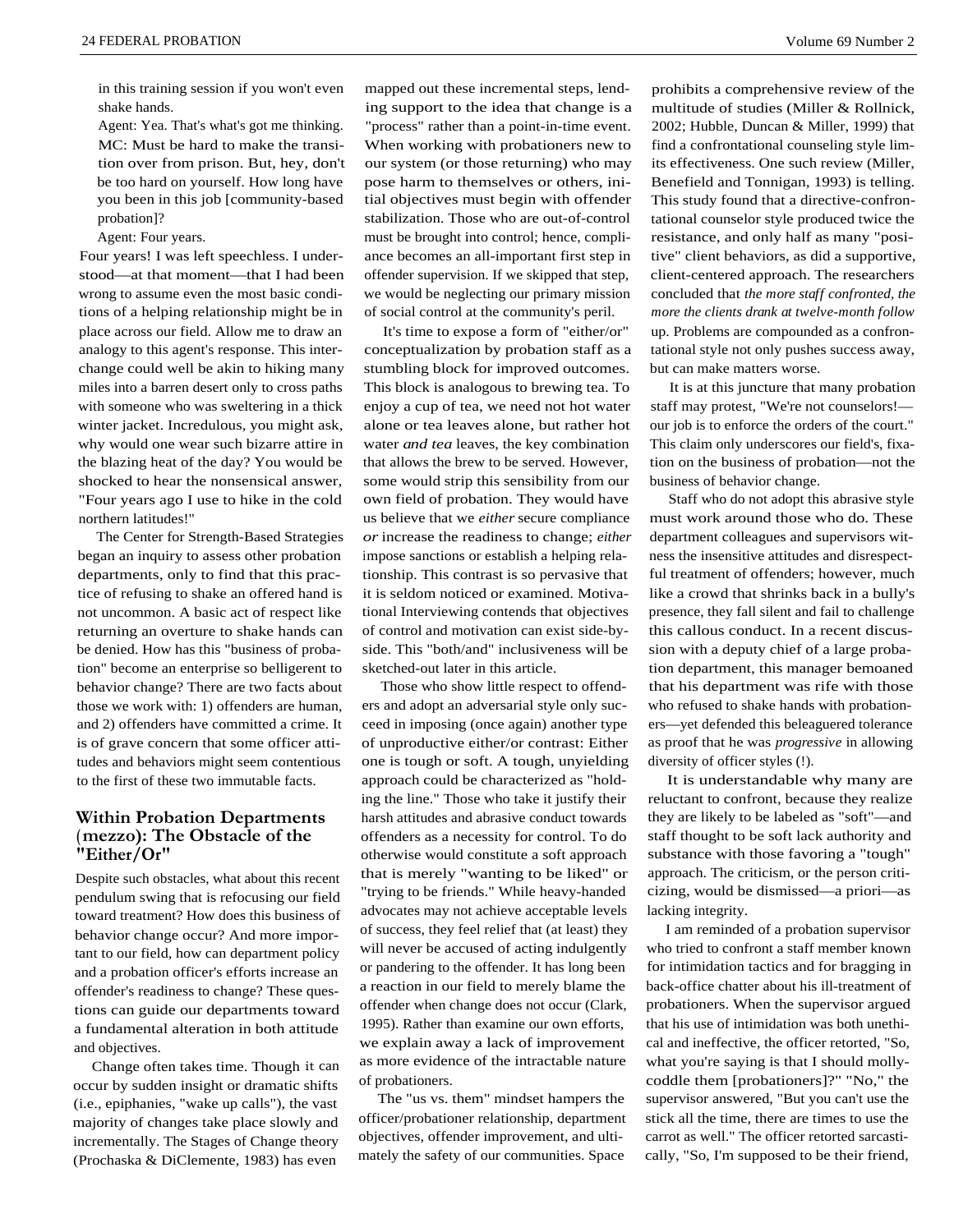right?" "No," the supervisor replied again, "But I speak of basic respect." "Respect?" cried the officer, "Respect *these* people after what they've done?" "Look," the supervisor pleaded, "it's just not effective to constantly go after them." The officer rejoined with a rhetorical question, "So, you're telling me that hugging them is more effective?" After several go-rounds the exasperated supervisor finally stated, "I guess what I'm trying to say is that you just need to be a little more `touchy-feely' with those you supervise." The probation officer finished the exchange with the mocking statement, "That's right! When I *touch* them, I want them to *feel* it!" Frustrated by the officer's closed-mindedness, the supervisor withdrew.

A clarification is necessary. MI considers "confrontation to be the goal, not the counselor style." That is, the goal of all helping is to create a "self-confrontation" that prompts offenders to "see and accept an uncomfortable reality" (Miller & Rollnick, 1991, pg. 13). This awareness, of coming face-to-face with a disquieting image of oneself, is often a prerequisite for intentional change. However, one would not try to force this awareness upon someone through a confrontational *style.* To do so often makes matters worse. Multiple research studies (Rolinick, Mason & Butler, 1999, Tomlin & Richardson, 2004) repeatedly demonstrate that a harsh, coercive style often prompts a "paradoxical response" -the more one is directive and presses, the more the other person backs away. Rather than evoking change it causes an offender to become more entrenched in the problem, arguing and defending his or her current negative behavior. Probation agents are familiar with this "backing away." It can take the active form, of arguing and tense opposition, or the passive form of shutting down, as with passive-aggressive silence—a "Who cares?" dismissal.

How probation officers can help offenders to see and examine their situation clearly and change accordingly—all while avoiding the active or passive forms of this paradoxical response—will be outlined in the next article.

#### *Finding the Middle Ground*

To understand and further behavior change is to understand the interpersonal climate between officer and probationer that encourages change. Motivational enhancement steers clear of both the hard and soft approach. The "hard' approach is overly-

directive and places offenders in passive, recipient roles. A "soft" approach correspondingly places the officer in a role that is too passive. A soft approach is also vulnerable to a condition characterized as "professional dangerousness" (Turnell & Edwards, 1999), where an officer, in attempting to keep a hard-won relationship at all costs, refuses to bring violations to the court's attention when he or she should ("I won't tell this time—but don't do it again"). Here the officer has swung too far to the opposite extreme and is not directive enough. The hope and belief that the officer can build an alliance and work together with an offender to make things better is not the same as ignoring violations. Believing that offenders are worth doing business with is not at all the same thing as adopting the easiest way of doing business with them.

Neither side wins this debate, because both approaches reduce offender outcomes—each for a different reason.' An emerging motivational approach finds middle ground by those who understand the "both/and" inclusion. Using Motivational Interviewing, probation officers are taught to cooperate with the offender, not with the criminal behavior. Probation staff can examine how to impose sanctions *and* build helpful relationships, and with training, agents can build the skills to supervise for compliance *and* increase the offender's readiness for change.

This is not new to our field. Start your own single-subject research by asking any probation supervisor to offer a frank (but discreet) evaluation of department staff they supervise. Many supervisors can easily walk down their department hallways and point to the offices of agents who are able to build helpful alliances with offenders while not compromising probation orders. These staff seem to understand that compliance and behavior change are not mutually exclusive efforts. What traits and skills make these agents so different? With an eye to encouraging the effective relationships that are so essential for change, why are not more probation departments hiring with these inclusive (therapeutic) abilities as criteria for employment?

As noted, an abundance of research has established that a confrontational approach repels those we work with and becomes an obstacle to change. Probation departments must speed-up this "practice pendulum swing" by finding their voice; labeling the "tough" approach for what it is—an

obstacle. Departments must become empowered to establish a climate that will both ensure compliance and foster hoped-for behavior change.

# **Into the Individual Pairing of Officer and Offender (micro): A Helpful Mix**

There is room for optimism as movements are occurring both outside our field and within our own ranks help that second pendulum swing of officer attitudes to keep pace. Efforts are underway to sketch how to "hold the line" with offenders, while at the same time encouraging positive behavior change in probation work (Clark, 1997; Mann et al., 2002).

A further contribution involves a critical look at the power attributed to a probation agent and how that power is used. I have argued elsewhere (Clark, 2001) and repeat my contention that a therapeutic relationship in probation work can be established through 1) perspective, 2) role-taking by the officer and 3) skillful negotiations with the probationer.

#### *Perspective*

To utilize MI, probation staff must adopt a "lens" or a way of viewing the offender that is consistent with the Strengths Perspective (Clark, 1997, 1998). The Strengths Perspective in the justice field is first and foremost a belief in the offender's ability to change. Although it would be naive and disingenuous to deny the reality of the harm inflicted by those we work with, Saleebey (1992) cautions:

If there are genuinely evil people, beyond grace and hope, it is best not to make that assumption about any individual first...even if we are to work with someone whose actions are beyond our capacity to understand and accept, we must ask ourselves if they have useful skills and behaviors, even motivations and aspirations that can be tapped in the service of change and to a less-destructive way of life? (pg. 238)

This Strengths perspective embraces the science of "getting up." For the previous 40 years, criminal justice has focused on the science and classification of "falling down," as evidenced by our sole focus on deficits, disorders and failure.<sup>2</sup> The Strengths perspective pays attention to what strengths, resources, and assets probationers might turn to as they attempt to manage and overcome their troubles. Any probation officer could easily bemoan, "But so many offenders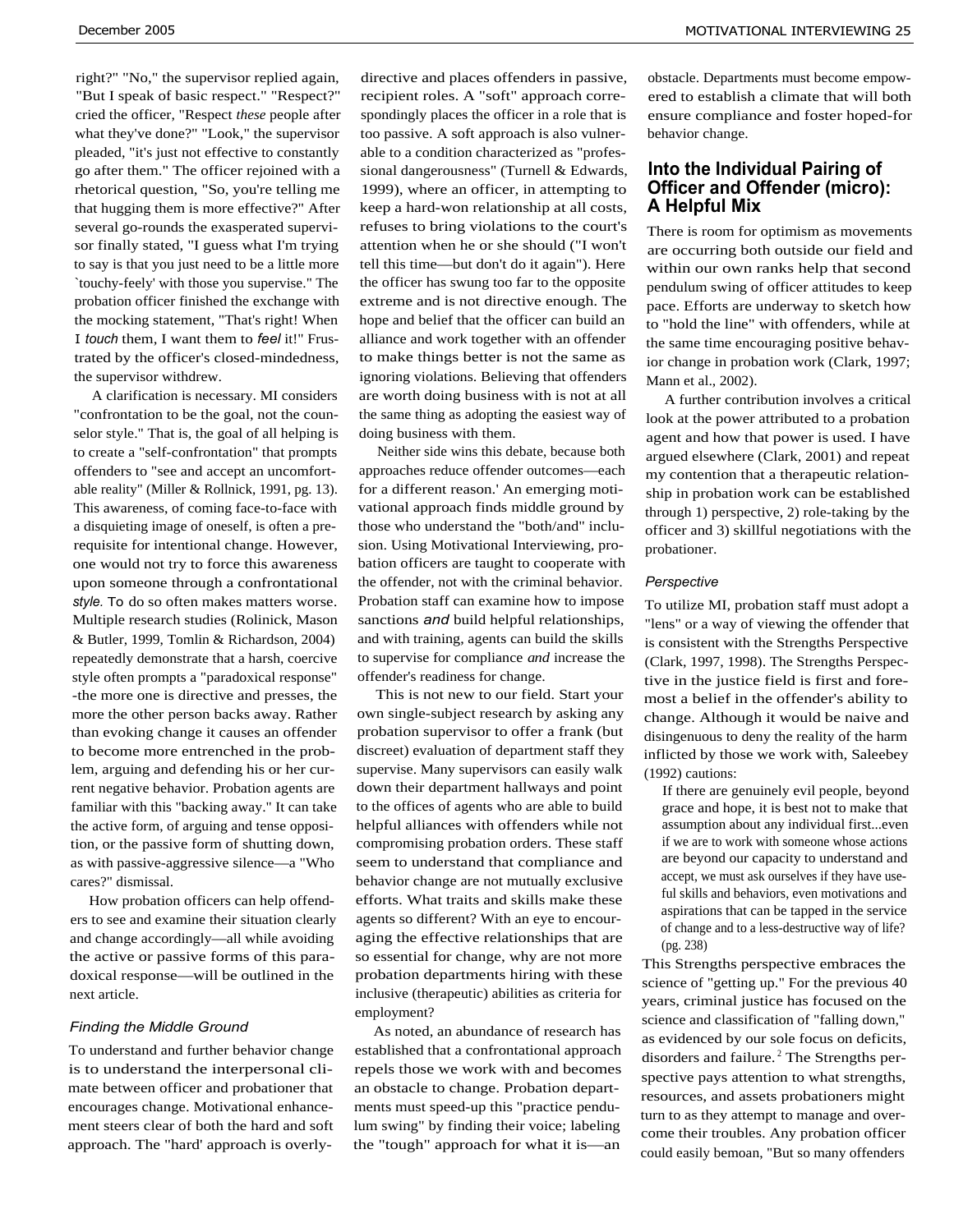don't care to overcome, they don't believe change is important—they don't seem ready or willing to change." The reader will *see* in the next installment in this series the techniques that can prompt an offender into taking steps towards positive behavior change—seeing change as something they should do and can do.

#### *Role-taking*

There is great power attached to a court. When used appropriately, it can help change the trajectory of someone's life, bringing health and improvements that radiate throughout a family (and across the larger community). But when this power is abused or misapplied, the resulting trauma and pain can continue long after court documents yellow with age. Who wields this power that holds such potential for benefit or harm? A helpful motivational perspective answers, "Not the officer!" The locus of power is actually centered in the judicial bench rather than on any individual officer. To locate this in the officer is not only incorrect but can limit or stifle the very relationship that becomes the conveyor of positive behavior change. Take for example a short passage included in a chapter entitled "Ethical Considerations," found within the latest edition of Miller and Rollnick's text on Motivational Interviewing (2002: 166):

...consider a counselor who works with offenders on parole and probation and who has the power at any time to revoke that status and order incarceration. (emphasis added)

Although this excerpt speaks to the power of "counselors" who work with offenders, it could be argued that the power attributed to the supervising probation officer would be even greater. However, accurately stated, no officer is truly vested with the power to jail an offender, apply new consequences, or increase consequences by personal decision or whim. This is not a case of "splitting hairs" with a play on words. An agent must petition the court. The court then works to substantiate the alleged violations of probation in a formal hearing and *it is the court* that determines guilt or innocence and imposes additional sanctions where appropriate.

This is not an attempt to disparage those who may not understand the judicial process, only to point out how pervasive this misperception has become across our culture. The statement that the probation officer "...has the power at any time to revoke that status and order incarceration..." demonstrates something akin to an unfounded

"urban legend" that gains credibility only through the endless retelling. This mistaken attribution of power is not only limiting for the motivational-inclined officer, but an incorrect understanding of probation jurisprudence.

#### *Skillful Negotiation*

Misperceptions are understandable and easy to overlook when proffered from outside the criminal justice field, but far more troublesome when furthered by criminologists within the field. Consider this short treatise from criminal justice academician Robert Mills (1980: 46)

The distinguishing feature of corrections that differentiates it from other helping professions is the large amount of socially sanctioned authority, both actual and delegated, carried by the corrections official...The officer must learn to become comfortable with his authority, and to use it with restraint in the service of the officer and client's objectives.

The reaction of some inexperienced officers is to banish the "big stick," and go hide it in the judge's chambers or in the warden's office. Such officers seem to believe that social casework and counseling can proceed in corrections in the same basis *as in an* outpatient clinic, that their "good guy in the white hat" image is somehow tarnished by the possession of so much power over their clients. Officers who conduct investigations and counseling while denying their own authority are usually perceived as being weak, and are subject to easy manipulation by their clients.

With all due respect, my suggestion is that officers do exactly what Mills cautions against! Motivational Interviewing, as utilized within the field of probation, is determined not to personally assume the "big stick." It furthers an officer's ability to influence change when they place the "stick" with the judge, their supervisor, or even "agency policy." Motivationally-inclined officers lament to the probationer who might be considering a violation of probation orders, "You can certainly ignore that order (refuse to obey, avoid this mandate), but my (supervisor, judge, responsibilities, policy, position) will force me to assess a consequence. It's your choice, but is there anything we can do to help you avoid those consequences?" Many find that *not* exerting force at this juncture improves the likelihood that a decision for compliance will eventually overtake the emotions of the moment.

This role-taking becomes not a "weakness," as purported by Mills, but rather a strength. When using MI with mandated

clients, I am mindful of the distinction of "power versus force." Force, for all its bluster, can often make a situation worse, compelling an offender to defiance where skillful negotiation could well de-escalate the situation. MI-inclined officers choose power over force to increase readiness to change and improve outcomes by establishing "fit" with a probationer ("How can we come together on this?"), rather than using adversarial force from the "me vs. you" nexus of dominance (you have no choice, you *will* do this!). I believe the ability to create and maintain a helping relationship—so essential to the spirit of Motivational Interviewing—can only be realized by placing the "big stick" with others.

Miller and Rollnick (2002: 173-174) detailed a helpful example of this skillful negotiation with probationers. It begins with an honest explanation of the duality of an officer's roles: certainly to supervise and report compliance to probation orders but also to act as a helper and lend assistance:

I have two different roles here, and it is sometimes tricky for me to put them together. One of them is as a representative of the court, to ensure that you keep the conditions of probation that the judge set for you, and I have to honor this role. The other is to be your counselor, to help you make changes in your life that we agree would be beneficial. There are also likely to be some areas we'll discover, where I am hoping to see a change that you're not sure you want to make. What I hope is that by talking together here (when you report), we can resolve some of those differences and are able to find areas of change we can agree on. I'm sure I'll be asking you to consider some changes that right now don't sound very good to you, and that's normal. We'll keep exploring those issues during our time together, and see if we can come to some agreement. How does that sound to you?

Should compliance become an issue, the officer negotiates "How do we (you, significant others and myself) keep them (the judge, the court, agency policy) off your back?"

In training, I find staff new to Motivational Interviewing have a hard time negotiating these dual roles. Concrete thinking of either/or tends to dominate. "I either supervise or seek compliance (applying sanctions for failure to comply) or I practice Motivational Interviewing and try to motivate and establish a therapeutic alliance." It's not "tea leaves *or water,"* it's a good-enough blend that creates the brew. Helping staff to adopt a both/and conception is central to the business of behavior change.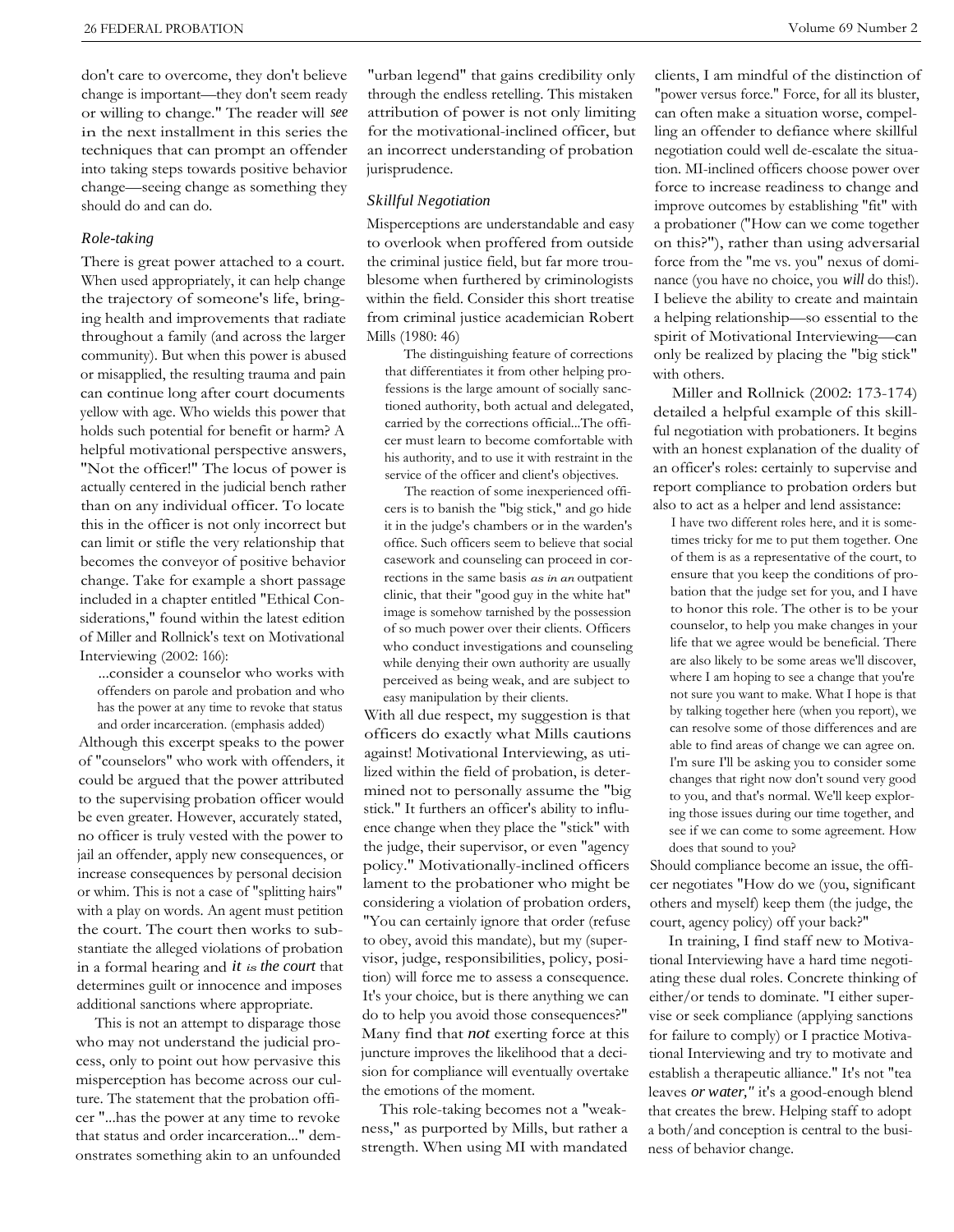Our field's ambivalence regarding intimidation and heavy confrontation must be systemically addressed. If behavior change is truly paramount, then intimidation and heavy-handed treatment is inappropriate and must be openly denounced across our field and within our departments. Only then will we stop the false dichotomy of "tough/ soft" which continues to drain our field of its effectiveness. Only then will probation departments be populated with staff that can enforce orders and increase the readiness to change. Only then will a true decision be made as to whether we're in the business of probation or whether we're in the business of changing behavior.

## **Postscript**

Ward and Brown (2004) note a probation officer's attitudes towards an offender will emanate from their conception of the nature and value of probationers as human beings and to what extent engaging in harmful actions diminishes that value. There is a question that looms for all probation departments that may want to embrace a change focus: Is an offender entitled to be treated with basic respect for no other reason than that he or she holds intrinsic value as a person? This issue is not as straightforward as it might seem. Some officers feel the need to act out society's anger towards those they are assigned to, believing anything less would condone their wrongdoing—motivated, one might suspect, by the idea that at least they've "done something" by conveying their disgust for illegal behaviors. It would not be far-fetched to assume that if the process of arrest, court appearances, and conviction did not instill a sense of shame or deviance, then any disgust shown by a supervising officer could be pointless. Viets, Walker & Miller (2002) note, "People do not respond warmly to being shamed, coerced, berated, or deprived of choice. There is little evidence for the belief that 'if you can make them feel *bad* enough, they will change.' (emphasis in original). Confrontation and disrespectful behavior pushes change further away. These behaviors are staff-focused (engaged in to make the probation officer feel better) rather than change-focused (creating a climate that will assist change).

With overwhelming research in hand that a confrontational style inhibits outcomes, allowing the voice of those who say the world is flat to coexist with those who know it to be

round brings assurance and honor to no one. Will our field intervene? Will departments continue to allow a hostile, confrontational style to be tolerated as an acceptable way of "doing business?"

For those who conceptualize our "business" of probation as the sole mission of enforcing the court's orders, the debilitating answer is "yes." Turnell and Edwards (1999) caution, "Very few people will listen to or allow themselves to be influenced by someone who seems unresponsive to them and is simply forcing them to conform." Externally-imposed compliance is the least enduring type of change, with negative behavior returning once the coercive force is withdrawn. Could the sole focus on compliance and the ensuing "business of probation" actually create more "business"—via the revolving door of repeat offenders?

It is appealing to excuse our field any goals beyond the status quo of compliance. The higher ambition to increase an offender's readiness to change could be considered an unattainable ideal. Research (Clark, 2004) notes that there is a wide disparity of caseload numbers, which allows some staff the luxury of over thirty (plus) minutes for an offender "check-in" while some are afforded only seven minutes (on average) to gather information. Just how practical can embracing a motivational style be when one considers such short time frames? The depressing fact is that pushing change aside does not take long—an officer can easily *decrease the likelihood of offender change* choking hoped-for goals all in brief office visits.

To borrow a phrase from quantum physics, there is an "alternate universe" emerging within our field. Progressive departments are importing training to teach officers the strategies and techniques for increasing the likelihood of change, even in constrained and limited time frames. "Making the most" of what one has conveys the relevancy of Motivational Interviewing for probation staff and convenes the next article in this two-part series.

### **Endnotes**

This is similar to Bazemore & Terry's (1997) treatise on viewing offenders in a dichotomy as either villains or victims. Those adopting a "tough" approach may well be influenced by the villain view while those adopting a "soft" approach

may do so if they view offenders through only a victim lens. A villain lens would reduce outcomes as villains "don't care" and "don't want to change." A victim lens would hold progress back since as victims, they're not responsible and since they didn't cause the trouble, they shouldn't be involved in the resolution. These authors suggest adopting a third view (or lens). Since offenders will come to us as villains or victims, we need to move beyond these limiting views to see offenders with a third lens—as capable and as a resource in the process of change. This "third lens" as proposed by Bazemore & Terry corresponds with a motivational approach (middle ground) that lies between the extremes of "tough" and "soft."

- $2 A$  good example of this sole focus is evidenced by our field's skewed use of "risk" factors. The terms "Risk and Protective factors" came from resiliency research, started in the 1950s. Risk and protective factors were thought to be indivisible, much like the natural pairing of two eyes or two ears—they came as a pair, inseparable from each other yet complimentary to each other. One could not speak of risk factors without noting protective factors as well. However, as evidenced in our field, "risk factors" came to the forefront and now exclusively dominate, while "protective factors" are seldom mentioned—much less assessed and integrated in probation plans.
- <sup>3</sup> This contrast of power vs. force, so pertinent to which type of influence should be applied by probation staff, can also be found as a book title by David Hawkins (2002) *Power vs. Force: The Hidden Determinants of Human Behavior.* In this book Hawkins states, "Whereas power always results in a win-win solution, force produces win-lose situations...the way to finesse a (solution) is to seek the answer which will make all sides happy and still be practical. ...Successful solutions are based on the powerful principle that resolution occurs not by attacking the negative, but by fostering the positive." Hawkins concludes, "Only the childish proceed from the assumption that human behavior can be explained in black and white terms." (pps. 138-139) I would contend the "either/ or" conception is similar to the "black and white terms" as noted by Hawkins.